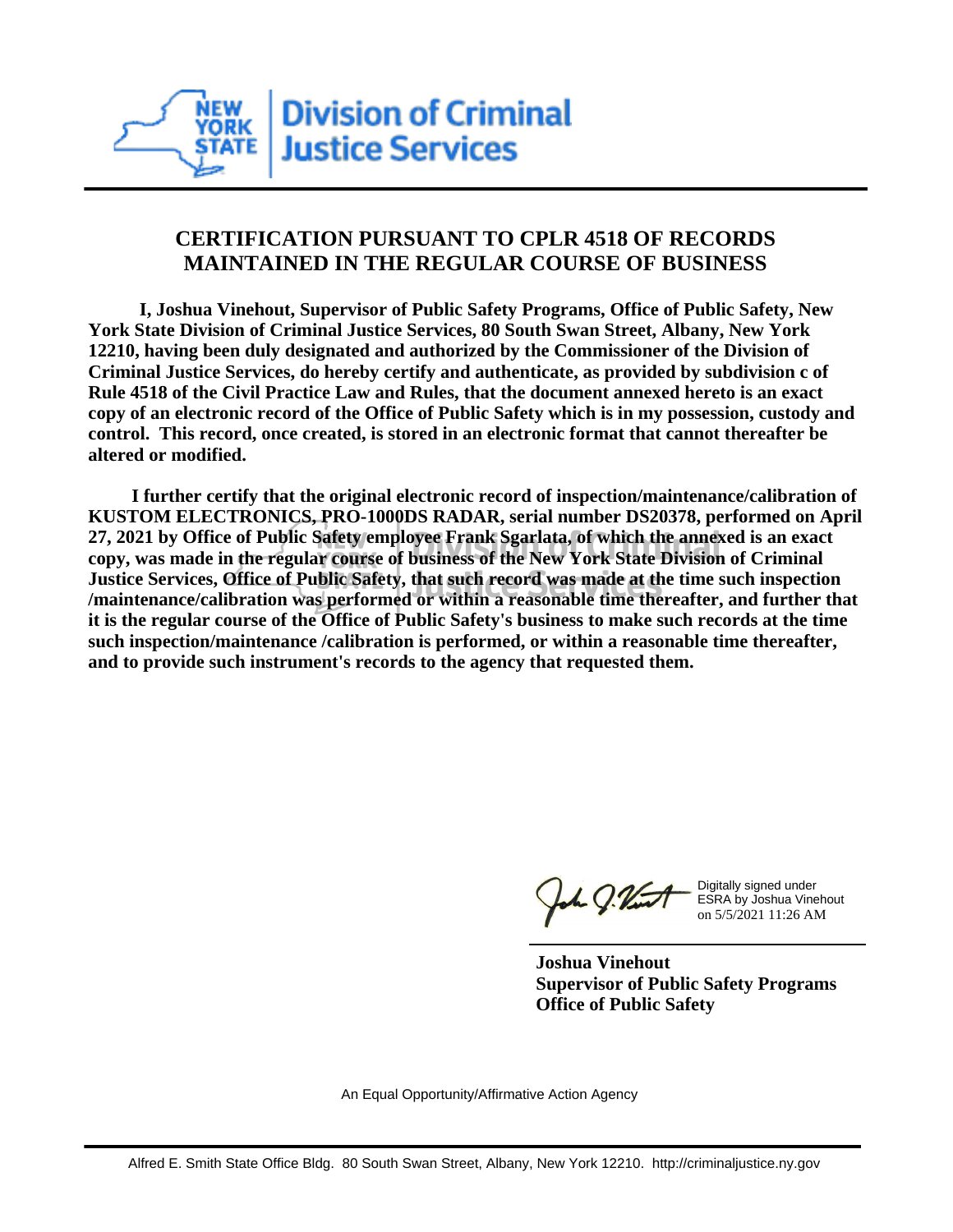## **RADAR RECORD OF INSPECTION / MAINTENANCE / CALIBRATION**

## **Name of Submitting Agency: Wayne County Sheriff`s Office Manufacturer: KUSTOM ELECTRONICS Model: PRO-1000DS Date: April 27, 2021 Serial Number: DS20378**

 **I hereby certify that KUSTOM ELECTRONICS RADAR, model PRO-1000DS, serial number DS20378/ / LA37575 / / LA39524, has been calibrated using standards whose accuracies are established by the National Bureau of Standards, or have been derived by the ratio type of self calibration techniques. Calibration has been effected by controlled tests performed on the date indicated above.**

| <b>Test No</b> | <b>Internal Standard</b>                   | <b>Test Result</b> |
|----------------|--------------------------------------------|--------------------|
|                | 32 MPH                                     | 32 MPH             |
| <b>Test No</b> | <b>Certification Standard (Stationary)</b> | <b>Test Result</b> |
|                | 65 MPH                                     | 65 MPH             |
|                | 35 MPH<br>YORK                             | <b>35 MPH</b>      |
| <b>Test No</b> | <b>Certification Standard (Moving)</b>     | <b>Test Result</b> |
|                | 65 MPH                                     | <b>30 MPH</b>      |
|                | 35 MPH                                     |                    |

**Turning Fork Certification / Date of Certification: April 27, 2021**

| <b>Serial Number</b> | <b>Frequency</b> | <b>Test Result</b> |
|----------------------|------------------|--------------------|
| ふつしび                 |                  | 65 MPH             |

**The above stated tuning fork has been tested and found to oscillate at 4730 Hertz. It will cause a calibration signal of 65 MPH when used with a Doppler traffic radar operating at 24,150 Mhz.**

| <b>Serial Number</b> | <b>Frequency</b> | <b>Test Result</b> |
|----------------------|------------------|--------------------|
| 34256                | 2540 HZ          | 35 MPH             |

**The above stated tuning fork has been tested and found to oscillate at 2540 Hertz. It will cause a calibration signal of 35 MPH when used with a Doppler traffic radar operating at 24,150 Mhz.**

 **I further certify that the entries made in these records were made at the time that the inspection /maintenance/calibration of the above identified RADAR was performed, or within a reasonable time thereafter.**

 *page 1 of 2* 

Digitally signed under ESRA by Frank Sgarlata on 4/27/2021 12:51 PM

**\_\_\_\_\_\_\_\_\_\_\_\_\_\_\_\_\_\_\_\_\_\_\_\_\_\_\_\_\_\_\_\_\_\_\_\_\_**

**Frank Sgarlata Highway Safety Equipment Technician Office of Public Safety**